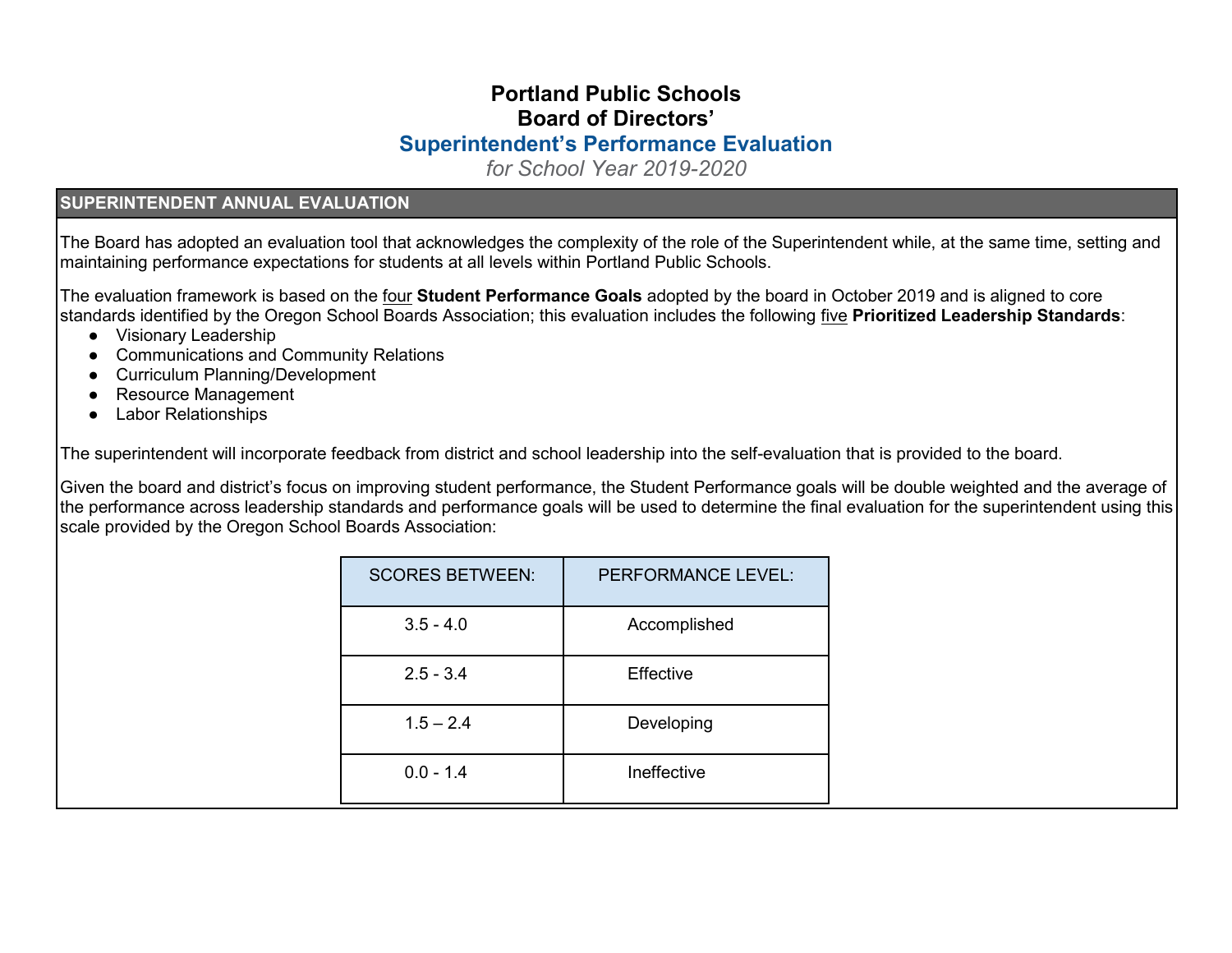#### **Leadership Standard #1: Visionary Leadership The superintendent is an educational leader who integrates principles of cultural competency and equitable practice and promotes the success of every student by facilitating the development, articulation, implementation and stewardship of a vision of learning that is shared and supported by all.**  1.1 Collaboratively develops and implements a shared vision and mission; 1.2 Collects and uses data to identify goals, assess organizational effectiveness, and promote organizational learning; 1.3 Creates and implements plans to achieve goals; 1.4 Promotes continuous and sustainable improvement; 1.5 Monitors and evaluates progress and revises plans. 1.6: Makes progress on PPS's Racial Equity and Social Justice strategy, with a focus on the professional development strategies in the RESJ framework. **Ineffective Developing By Effective Accomplished** Little or no evidence exists of a district vision implemented in the work of the district. Actions, staffing and resources have little connection to a vision. It is difficult to know what the district stands for. References the district vision and is beginning to develop a plan for aligning resources, actions and staffing to that vision. Is engaged in learning and occasionally incorporates innovative ideas to support the vision. Articulates the vision of the district in writing and speech. Works to create alignment within actions, staffing and resources designed to enroll all stakeholders in the vision. Exhibits the disposition of a learner, practices and applies new learning to further the vision/mission of the district. The district vision is focused on student learning. Articulates a clear and coherent vision for the district through words and actions. Exhibits the disposition of a learner, practices and applies new learning to further the vision/mission of the district. Leadership actions, staffing and resources are clearly aligned to invest in the accomplishment of the vision. The vision is lively and evident in the culture, focused on student learning and articulates the excellence that distinguishes student performances throughout the district. **Summary Rating** 1 Ineffective: □ 2 D eve bp ing: □ 3 E ffective: □ 4 A ccom p lished: □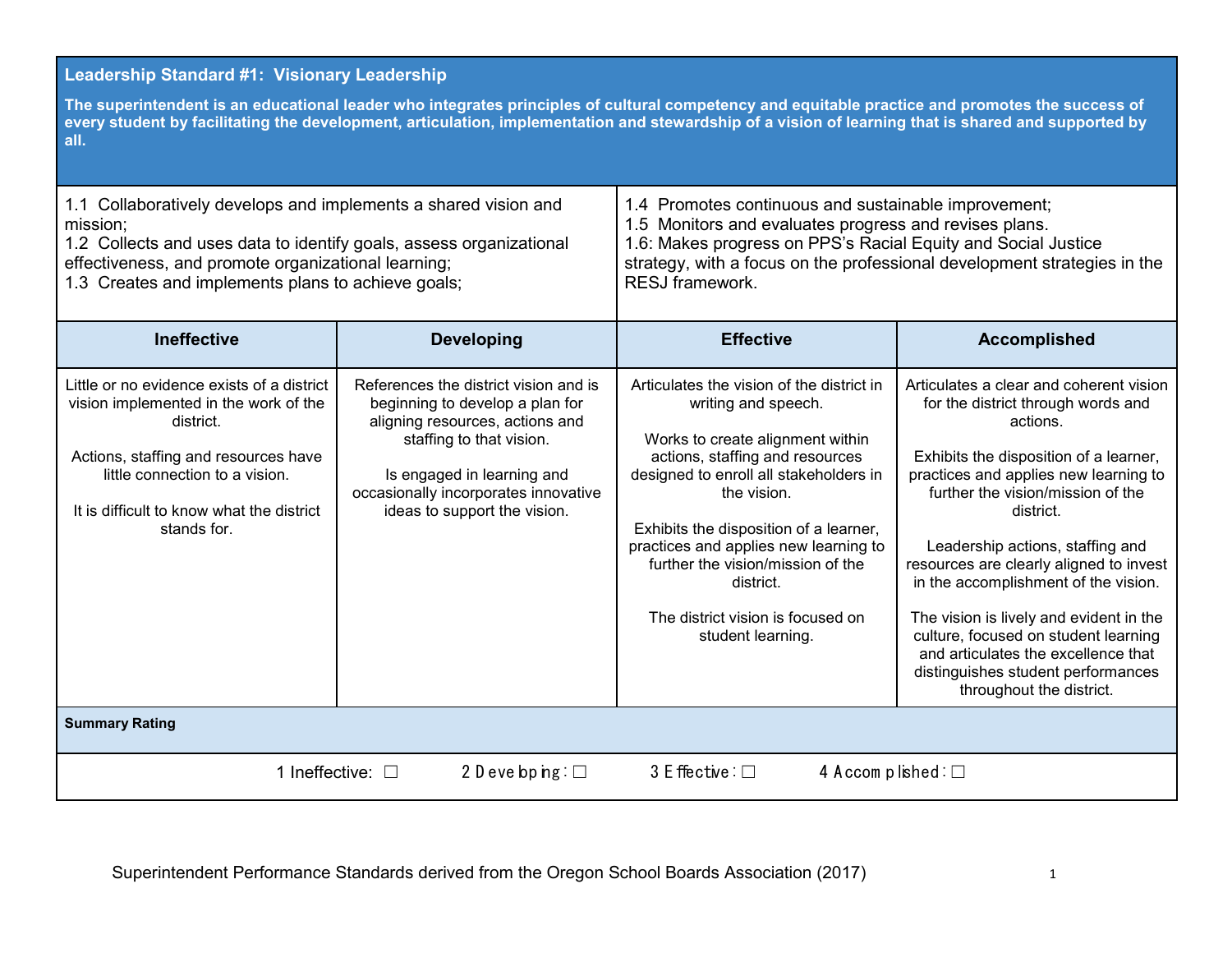### **Leadership Standard #3: Communications and Community Relations**

| The superintendent integrates principles of cultural competency and equitable practice and promotes the success of every student by<br>understanding, responding to and influencing the larger political, social, economic, legal and cultural context. The superintendent establishes<br>effective two-way communications and engagement with students, staff, parents, media and the community, responding to feedback and building<br>support for and engagement with the district. |                                                                                                                                                                                                                                                  |                                                                                                                                                                                                                                                                                                                   |                                                                                                                                                                                                                                                                                      |  |  |  |
|----------------------------------------------------------------------------------------------------------------------------------------------------------------------------------------------------------------------------------------------------------------------------------------------------------------------------------------------------------------------------------------------------------------------------------------------------------------------------------------|--------------------------------------------------------------------------------------------------------------------------------------------------------------------------------------------------------------------------------------------------|-------------------------------------------------------------------------------------------------------------------------------------------------------------------------------------------------------------------------------------------------------------------------------------------------------------------|--------------------------------------------------------------------------------------------------------------------------------------------------------------------------------------------------------------------------------------------------------------------------------------|--|--|--|
| 3.1 Develops formal and informal techniques to gain internal and<br>external perceptions of the district;<br>3.2 Demonstrates effective communication skills (written, verbal, and<br>non-verbal contexts, formal and informal settings, large and small<br>groups and one-on-one environments);<br>3.3 Promotes stakeholder involvement, engagement and participation<br>in the process of schooling;                                                                                 |                                                                                                                                                                                                                                                  | 3.4 Establishes effective school/community relations, school/business<br>partnerships and public service;<br>3.5 Understands the role of media in shaping opinions as well as how<br>to work with the media.                                                                                                      |                                                                                                                                                                                                                                                                                      |  |  |  |
| <b>Ineffective</b>                                                                                                                                                                                                                                                                                                                                                                                                                                                                     | <b>Developing</b>                                                                                                                                                                                                                                | <b>Effective</b>                                                                                                                                                                                                                                                                                                  | <b>Accomplished</b>                                                                                                                                                                                                                                                                  |  |  |  |
| Ineffective in communication with<br>staff, parents and students.<br>Staff and students feel<br>undermined by the lack of<br>leadership in the district.<br>Not aware of the undercurrents<br>with the staff of the school<br>environment.                                                                                                                                                                                                                                             | Advocates for some students and<br>families.<br>Stakeholders frequently feel out of<br>the loop.<br>Many staff members do not feel<br>positive about district leadership.<br>Staff and students do not feel<br>stimulated to do their best work. | Keeps staff, students, and parents<br>informed on a regular basis.<br>Communication with individuals<br>and groups is clear and effective.<br>Most staff and students identify<br>positively with district leadership.<br>Works as a member of a district<br>team to positively influence<br>education decisions. | Communicates key information to<br>all stakeholders in an appropriate<br>and timely manner.<br>Alert to potential issues; predicts<br>and shares possibilities with<br>school board in advance.<br>Constituent groups report a<br>positive relationship with district<br>leadership. |  |  |  |
| <b>Summary Rating</b>                                                                                                                                                                                                                                                                                                                                                                                                                                                                  |                                                                                                                                                                                                                                                  |                                                                                                                                                                                                                                                                                                                   |                                                                                                                                                                                                                                                                                      |  |  |  |
| 1 Ineffective: $\square$<br>$3$ E ffective : $\Box$<br>4 Accomplished: $\square$<br>2Developing: $\square$                                                                                                                                                                                                                                                                                                                                                                             |                                                                                                                                                                                                                                                  |                                                                                                                                                                                                                                                                                                                   |                                                                                                                                                                                                                                                                                      |  |  |  |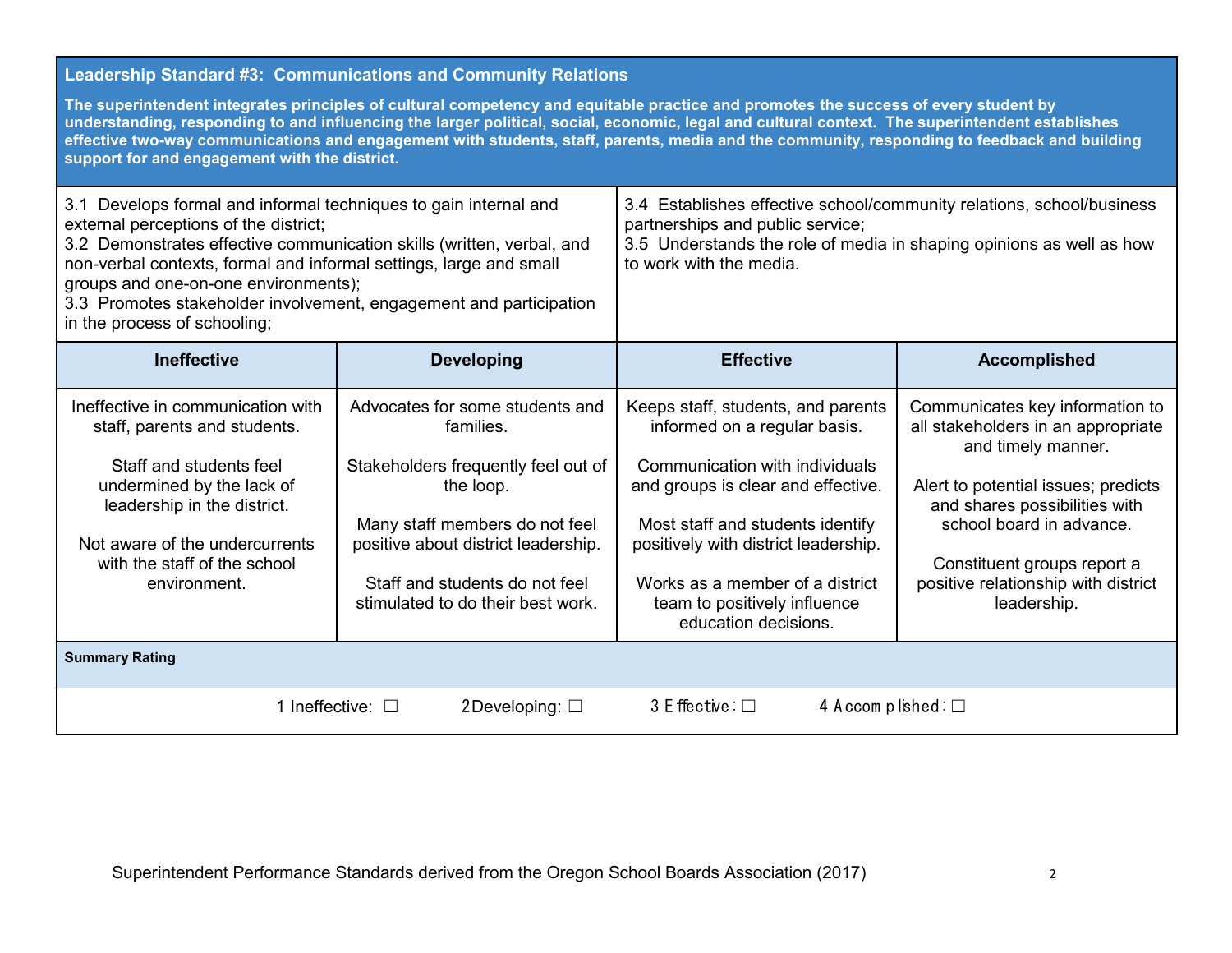# **Leadership Standard #5: Curriculum Planning/ Development**

**This standard addresses the superintendent's skills in staying up to date in curriculum, teaching, learning and testing theories. It requires the superintendent to make sound recommendations for learning technologies.** 

| 5.1 Develops core curriculum design and delivery systems based on<br>content and assessment standards and best practices;<br>5.2 Establishes curriculum planning to anticipate occupational trends,<br>school-to-career needs and college preparation;<br>5.3 Uses child development and learning theories in the creation of<br>developmentally appropriate curriculum and instruction; |                                                                                                                                                                                                                                                                                                                                       | 5.4 Includes the use of computers, the internet, distance learning and<br>other technologies in educational programming;<br>5.5 Assesses student progress using a variety of appropriate<br>techniques;<br>5.6 Involves faculty and stakeholders in enhancement and renewal of<br>curriculum to ensure alignment of curriculum, instruction and<br>assessment. |                                                                                                                                                                                                                                                                                                                                                                                                               |  |  |
|------------------------------------------------------------------------------------------------------------------------------------------------------------------------------------------------------------------------------------------------------------------------------------------------------------------------------------------------------------------------------------------|---------------------------------------------------------------------------------------------------------------------------------------------------------------------------------------------------------------------------------------------------------------------------------------------------------------------------------------|----------------------------------------------------------------------------------------------------------------------------------------------------------------------------------------------------------------------------------------------------------------------------------------------------------------------------------------------------------------|---------------------------------------------------------------------------------------------------------------------------------------------------------------------------------------------------------------------------------------------------------------------------------------------------------------------------------------------------------------------------------------------------------------|--|--|
| <b>Ineffective</b>                                                                                                                                                                                                                                                                                                                                                                       | <b>Developing</b>                                                                                                                                                                                                                                                                                                                     | <b>Effective</b>                                                                                                                                                                                                                                                                                                                                               | <b>Accomplished</b>                                                                                                                                                                                                                                                                                                                                                                                           |  |  |
| Primary focus is not teaching and<br>learning.<br>Fails at creating an organizational<br>culture focused on teaching and<br>learning.<br>Does not put in place systems to<br>ensure curricular alignment to<br>standards.<br>Does not create systems to<br>customize learning to students.                                                                                               | Peripherally focused on teaching<br>and learning.<br>Discusses teaching and learning,<br>but no real systemic organizational<br>focus exists.<br>Puts in place an uneven and<br>sometimes chaotic process to<br>align curriculum to assessments.<br>Discusses customized learning,<br>but execution is uneven, unclear<br>and chaotic | Primary focus is teaching and<br>learning.<br>Keeps the organization primarily<br>focused on teaching and learning.<br>Puts in place systems to align<br>curriculum to standards.<br>Puts in place systems to<br>customize instruction to students.                                                                                                            | Continuously stresses the<br>importance of quality teaching and<br>learning as the organization's<br>primary strategic objective.<br>Creates an organizational culture<br>attentively focused on teaching<br>and learning that grows and<br>evolves.<br>Creates clear and systemic<br>systems for curricular alignment to<br>standards that result in curricula<br>and assessments of exceptional<br>quality. |  |  |
| <b>Summary Rating</b>                                                                                                                                                                                                                                                                                                                                                                    |                                                                                                                                                                                                                                                                                                                                       |                                                                                                                                                                                                                                                                                                                                                                |                                                                                                                                                                                                                                                                                                                                                                                                               |  |  |
| 2 D eve bp $ng: \Box$<br>$3$ E ffective : $\Box$<br>1 Ineffective: $\square$<br>4 Accomplished: $\square$                                                                                                                                                                                                                                                                                |                                                                                                                                                                                                                                                                                                                                       |                                                                                                                                                                                                                                                                                                                                                                |                                                                                                                                                                                                                                                                                                                                                                                                               |  |  |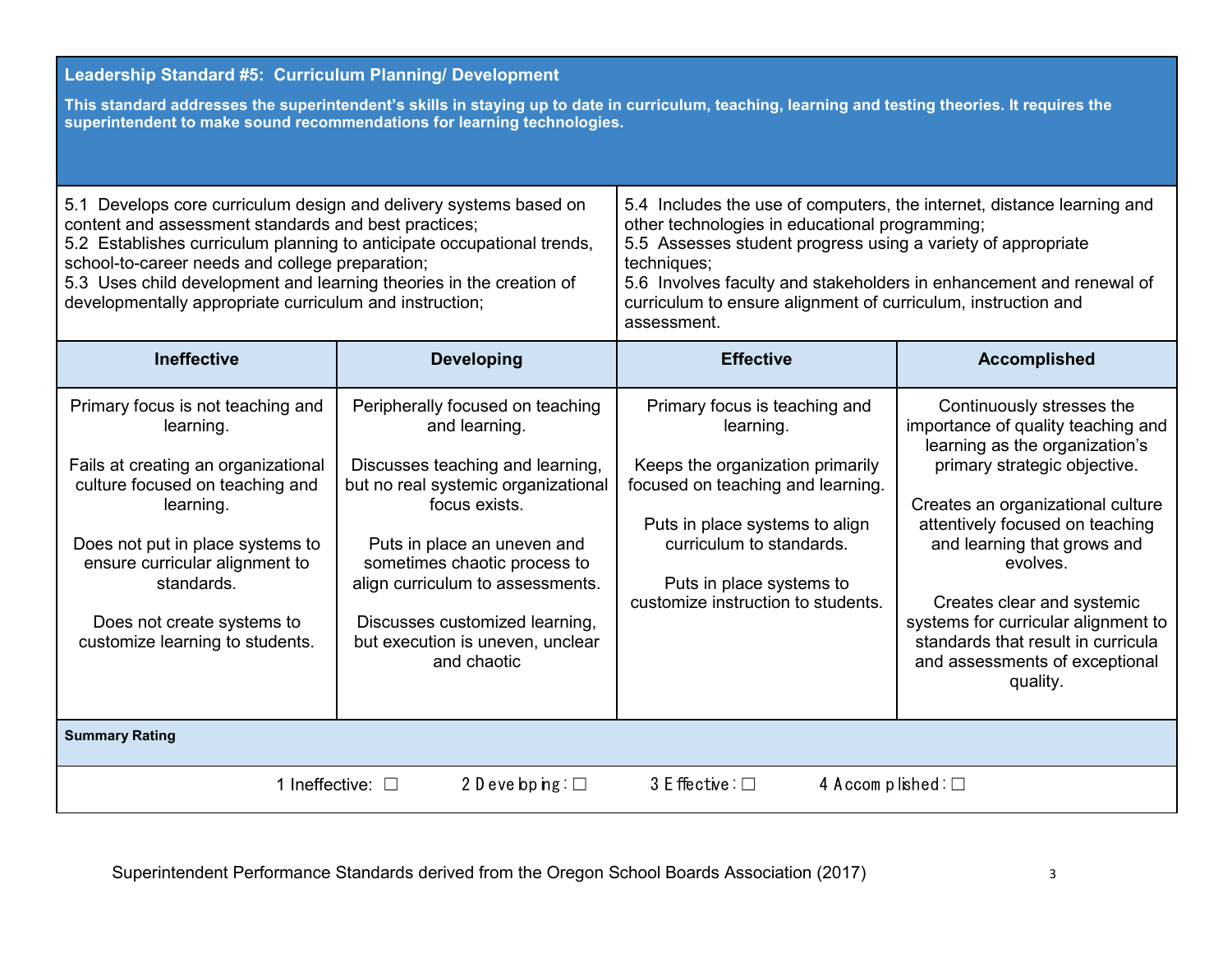#### **Leadership Standard #7: Resource Management**

**The superintendent effectively organizes and manages operational aspects of the district including finance, human resources, food services, transportation, maintenance and facilities so that students can attend and learn in quality environments staffed by quality professionals.** 

| 7.1 Demonstrates use of system and staff evaluation data for personnel<br>policies, decision-making, promotion of career growth and professional<br>development;<br>7.2 Identifies and applies appropriate policies, criteria and processes<br>for the recruitment, selection, induction, compensation and separation<br>of personnel with attention to issues of equity and diversity; |                                                                                                                                                                                                                                                                                                                                                                                   | 7.3 Makes sound fiscal decisions, in line with the organization's<br>strategic goals, and establishes clear and transparent systems of<br>fiscal control and accountability.                                                                                                                       |                                                                                                                                                                                                                                                                                                                                                                          |  |
|-----------------------------------------------------------------------------------------------------------------------------------------------------------------------------------------------------------------------------------------------------------------------------------------------------------------------------------------------------------------------------------------|-----------------------------------------------------------------------------------------------------------------------------------------------------------------------------------------------------------------------------------------------------------------------------------------------------------------------------------------------------------------------------------|----------------------------------------------------------------------------------------------------------------------------------------------------------------------------------------------------------------------------------------------------------------------------------------------------|--------------------------------------------------------------------------------------------------------------------------------------------------------------------------------------------------------------------------------------------------------------------------------------------------------------------------------------------------------------------------|--|
| <b>Ineffective</b>                                                                                                                                                                                                                                                                                                                                                                      | <b>Developing</b>                                                                                                                                                                                                                                                                                                                                                                 | <b>Effective</b>                                                                                                                                                                                                                                                                                   | <b>Accomplished</b>                                                                                                                                                                                                                                                                                                                                                      |  |
| Does not effectively manage or<br>appropriately staff operational<br>aspects of the organization,<br>resulting in inferior quality and/or<br>unsafe services for staff and<br>students.<br>Irresponsibly and imprudently<br>manages the fiscal aspects of the<br>organization.                                                                                                          | Unevenly manages and staffs the<br>operational aspects of the<br>organization, resulting in situations<br>where inferior quality learning<br>environments and/or unsafe<br>situations arise for staff and<br>students.<br>Makes avoidable errors in fiscally<br>managing the organization and the<br>organization has inconsistent fiscal<br>lines of control and accountability. | Puts in place systems and staff so<br>that environments are conducive<br>to learning and are consistently<br>safe.<br>Makes sound fiscal decisions in<br>line with the organization's<br>strategic goals and establishes<br>clear and transparent systems of<br>fiscal control and accountability. | Puts in place systems and staff<br>that create environments that<br>inspire learning and that are highly<br>reliably safe.<br>Makes quality fiscal decisions in<br>line with the organization's<br>strategic goals that are innovative<br>and forward thinking.<br>Clear and transparent systems of<br>financial control and accountability<br>are universally followed. |  |
| <b>Summary Rating</b>                                                                                                                                                                                                                                                                                                                                                                   |                                                                                                                                                                                                                                                                                                                                                                                   |                                                                                                                                                                                                                                                                                                    |                                                                                                                                                                                                                                                                                                                                                                          |  |
| 2 D eve bp $ng: \Box$<br>4 Accomplished: $\square$<br>1 Ineffective: $\square$<br>3 Effective: □                                                                                                                                                                                                                                                                                        |                                                                                                                                                                                                                                                                                                                                                                                   |                                                                                                                                                                                                                                                                                                    |                                                                                                                                                                                                                                                                                                                                                                          |  |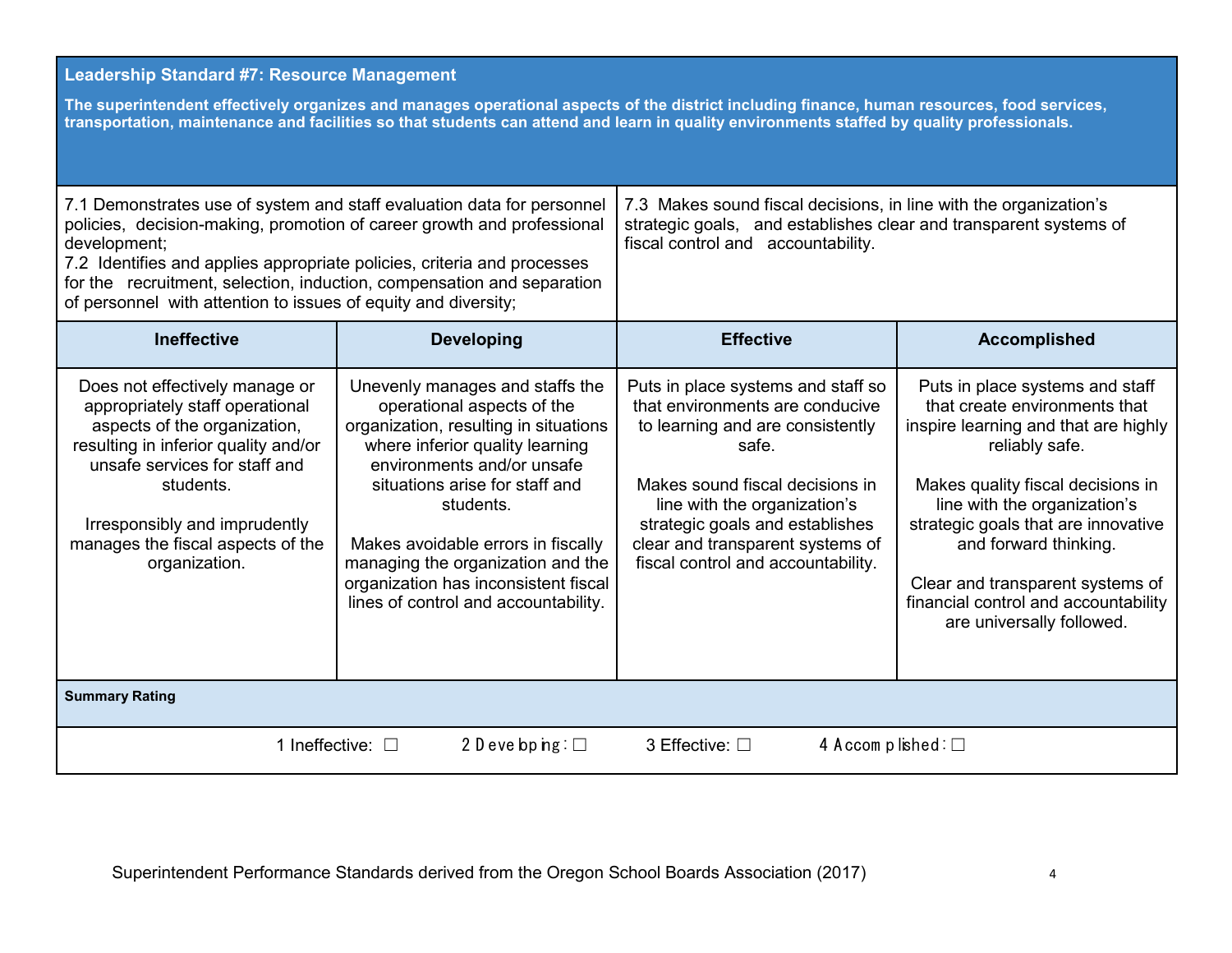#### **Leadership Standard #9: Labor Relations**

**The superintendent provides technical advice to the board during labor negotiations, keeps the board apprised of negotiation status, understands and effectively administers negotiated labor contracts and keeps abreast of legislative changes affecting the collective bargaining process.** 

| 9.1 Develops bargaining strategies based upon collective bargaining<br>laws and processes;<br>9.2 Identifies contract language issues and proposes modifications;<br>9.3 Participates in the collective bargaining processes as determined<br>by the board; |                                                                                                                 | 9.4 Establishes productive relationships with bargaining groups while<br>managing contracts effectively. |                                                                                                                         |  |  |
|-------------------------------------------------------------------------------------------------------------------------------------------------------------------------------------------------------------------------------------------------------------|-----------------------------------------------------------------------------------------------------------------|----------------------------------------------------------------------------------------------------------|-------------------------------------------------------------------------------------------------------------------------|--|--|
| <b>Ineffective</b>                                                                                                                                                                                                                                          | <b>Developing</b>                                                                                               | <b>Effective</b>                                                                                         | <b>Accomplished</b>                                                                                                     |  |  |
| Is antagonistic toward union<br>leadership, doesn't work to<br>improve relations.                                                                                                                                                                           | Accepts that collective bargaining<br>is a necessary and difficult<br>process. Works to make the best<br>of it. | Is proactive in sharing information<br>and purposely avoids conflict.                                    | Actively seeks to improve the<br>bargaining experience through<br>mutual training, trust and sharing<br>of information. |  |  |
| <b>Summary Rating</b>                                                                                                                                                                                                                                       |                                                                                                                 |                                                                                                          |                                                                                                                         |  |  |
|                                                                                                                                                                                                                                                             | 2 D eve bp $ng: \Box$<br>1 Ineffective: $\Box$                                                                  | 4 Accomplished: $\square$<br>3 Effective: $\square$                                                      |                                                                                                                         |  |  |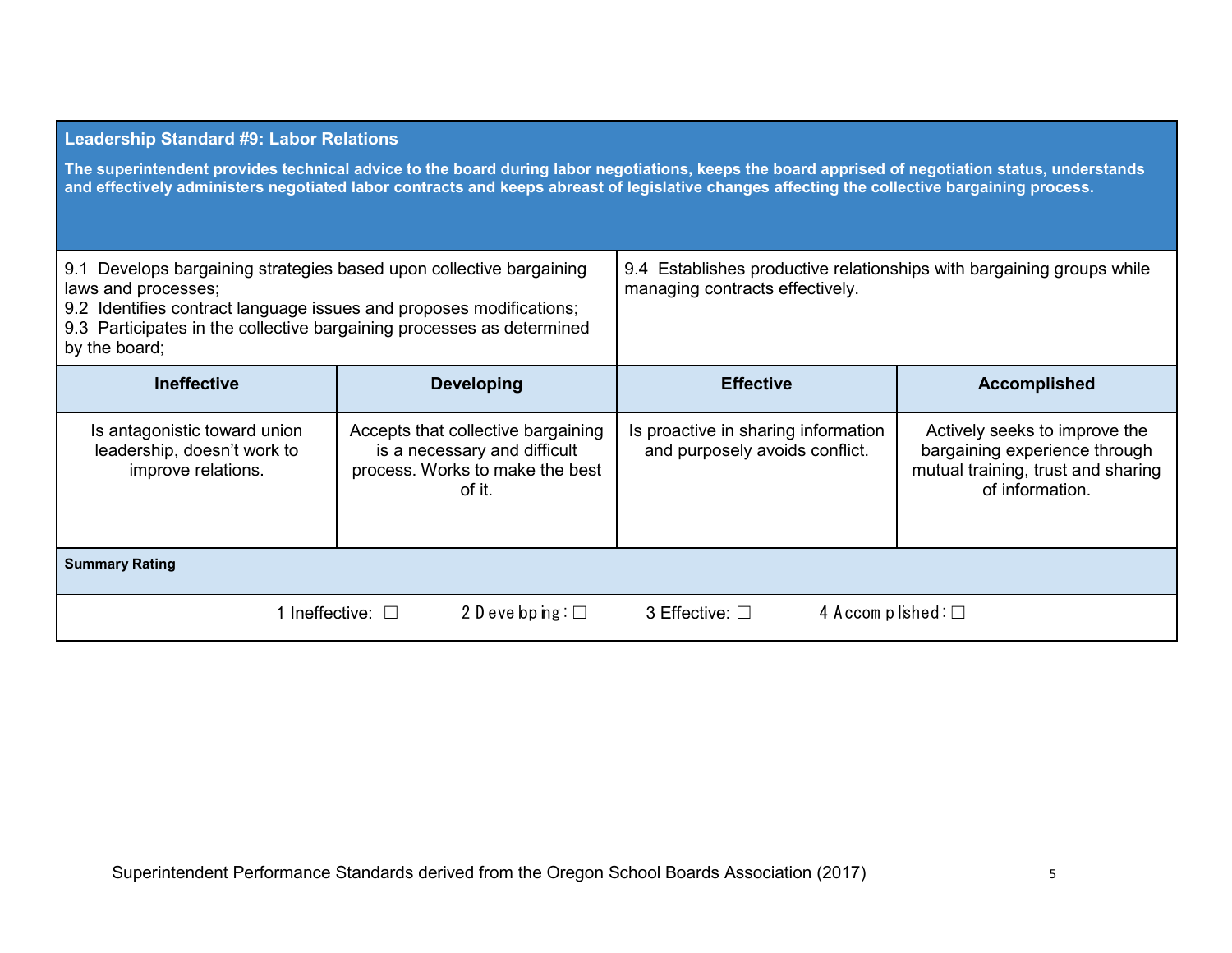# **Performance Goal 1: To close achievement gaps, we must accelerate growth for our underserved students of color, moving from 44% of our underserved students of color meeting growth (2018-2019 baseline) to 60% meeting or exceeding growth expectations (as measured by Gr. 3 End-of-Year MAP) by the Spring of 2022.** Baseline Ending Point: 44% **Desired SY19/20 Ending Point: 45%** Actual SY19/20 Ending Point: TBD **Progress Measure 1.1: Grade 3 MAP ELA Middle-of-the-Year Administration** Baseline Mid-Year 2018-2019: 45% **Desired Progress Measure Goal: 45%** Actual Progress Measure Goal: TBD **SY19/20 Evaluation**

1 Ineffective (loss greater than 3%): □ 2 D eve bping (bss greater than 1%): □ 3 E ffective (within 1% of goal): □ 4 Accomplished (exceeded goal by greater than 1%);: □

| <b>Performance Goal 2:</b>                                                                                                                                                                                                                                                                                 |                                    |                                   |  |  |  |
|------------------------------------------------------------------------------------------------------------------------------------------------------------------------------------------------------------------------------------------------------------------------------------------------------------|------------------------------------|-----------------------------------|--|--|--|
| To close achievement gaps, we must accelerate growth for our underserved students of color, moving from 41% of our underserved students of<br>color meeting growth (2018-2019 baseline) to 60% meeting or exceeding growth expectations (as measured by Grade 5 End-of-Year MAP) by the<br>Spring of 2022. |                                    |                                   |  |  |  |
| Baseline Ending Point: 41%                                                                                                                                                                                                                                                                                 | Desired SY19/20 Ending Point: 43%  | Actual SY19/20 Ending Point: TBD  |  |  |  |
| Progress Measure 2.1: Grade 3 MAP Math Middle-of-the-Year Administration                                                                                                                                                                                                                                   |                                    |                                   |  |  |  |
| Baseline Mid-Year 2018-2019: 44%                                                                                                                                                                                                                                                                           | Desired Progress Measure Goal: 44% | Actual Progress Measure Goal: TBD |  |  |  |
| SY19/20 Evaluation                                                                                                                                                                                                                                                                                         |                                    |                                   |  |  |  |
| 1 Ineffective (loss greater than 3%): □ 2 D eve bp ng(loss greater than 1%): □ 3 E ffective (with in 1% of goal: □ 4 Accomplished (exceeded goalby greater than 1%): □                                                                                                                                     |                                    |                                   |  |  |  |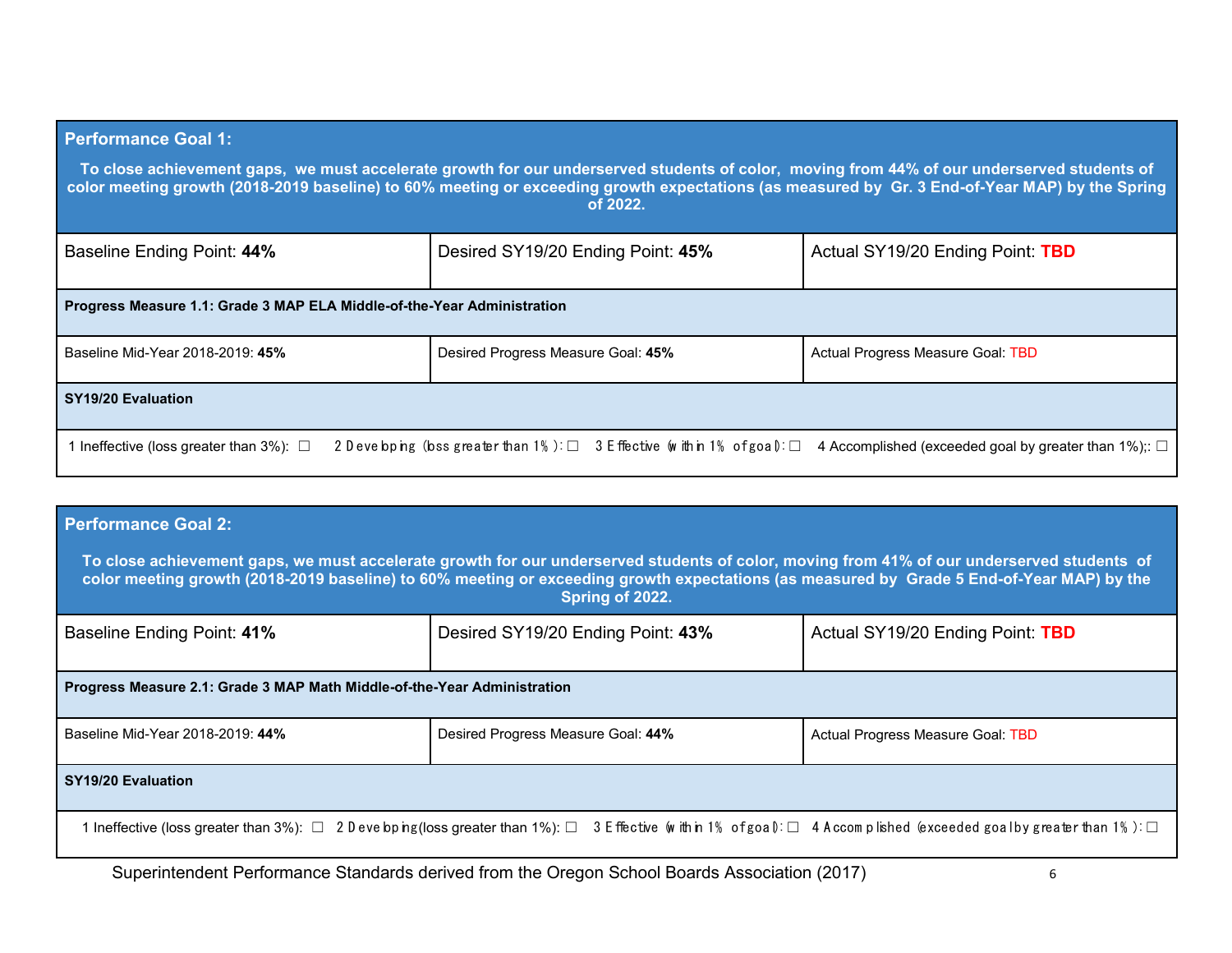# **Performance Goal 3:**

| By the spring of 2022, Portland Public Schools 8th grade students will move from 44% meeting proficiency in both English Language Arts and<br>Mathematics (2018-2019 baseline) to 51% meeting proficiency in both subjects as measured by Smarter Balanced Assessment Consortium (SBAC). |                                                                                                                                 |                                   |  |  |  |
|------------------------------------------------------------------------------------------------------------------------------------------------------------------------------------------------------------------------------------------------------------------------------------------|---------------------------------------------------------------------------------------------------------------------------------|-----------------------------------|--|--|--|
| Baseline Ending Point: 44%                                                                                                                                                                                                                                                               | Desired SY19/20 Ending Point: 45%                                                                                               | Actual SY19/20 Ending Point: TBD  |  |  |  |
|                                                                                                                                                                                                                                                                                          | Progress Measure 3.1: Grade 8 MAP ELA Middle-of-the-Year Administration Projected SBAC On-Track for Career & College Readiness  |                                   |  |  |  |
| Baseline Mid-Year 2018-2019: 59%                                                                                                                                                                                                                                                         | Desired Progress Measure Goal: 59%                                                                                              | Actual Progress Measure Goal: TBD |  |  |  |
|                                                                                                                                                                                                                                                                                          | Progress Measure 3.2: Grade 8 MAP Math Middle-of-the-Year Administration Projected SBAC On-Track for Career & College Readiness |                                   |  |  |  |
| Baseline Mid-Year 2018-2019: 42%                                                                                                                                                                                                                                                         | Desired Progress Measure Goal: 42%                                                                                              | Actual Progress Measure Goal: TBD |  |  |  |
| Progress Measure 3.3: Grade 8 MAP Middle-of-the-Year Administration Projected SBAC On-Track for Career & College Readiness for BOTH Reading and Mathematics                                                                                                                              |                                                                                                                                 |                                   |  |  |  |
| Baseline Mid-Year 2018-2019: 40%                                                                                                                                                                                                                                                         | Desired Progress Measure Goal: 40%                                                                                              | Actual Progress Measure Goal: TBD |  |  |  |
| Progress Measure 3.4: Eight Grade Student Snapshot of Graduate Portrait Capstone & Portfolio (to be developed as part of MS Redesign Initiative)                                                                                                                                         |                                                                                                                                 |                                   |  |  |  |
|                                                                                                                                                                                                                                                                                          |                                                                                                                                 |                                   |  |  |  |
| SY19/20 Evaluation                                                                                                                                                                                                                                                                       |                                                                                                                                 |                                   |  |  |  |
| 2 D eve bp ng (bss greater than 1%): $\Box$ 3 E ffective (w ith n 1% of goal): $\Box$ 4 Accomplished (exceeded goal by greater than 1%): $\Box$<br>1 Ineffective (loss greater than $3\%$ ): $\Box$                                                                                      |                                                                                                                                 |                                   |  |  |  |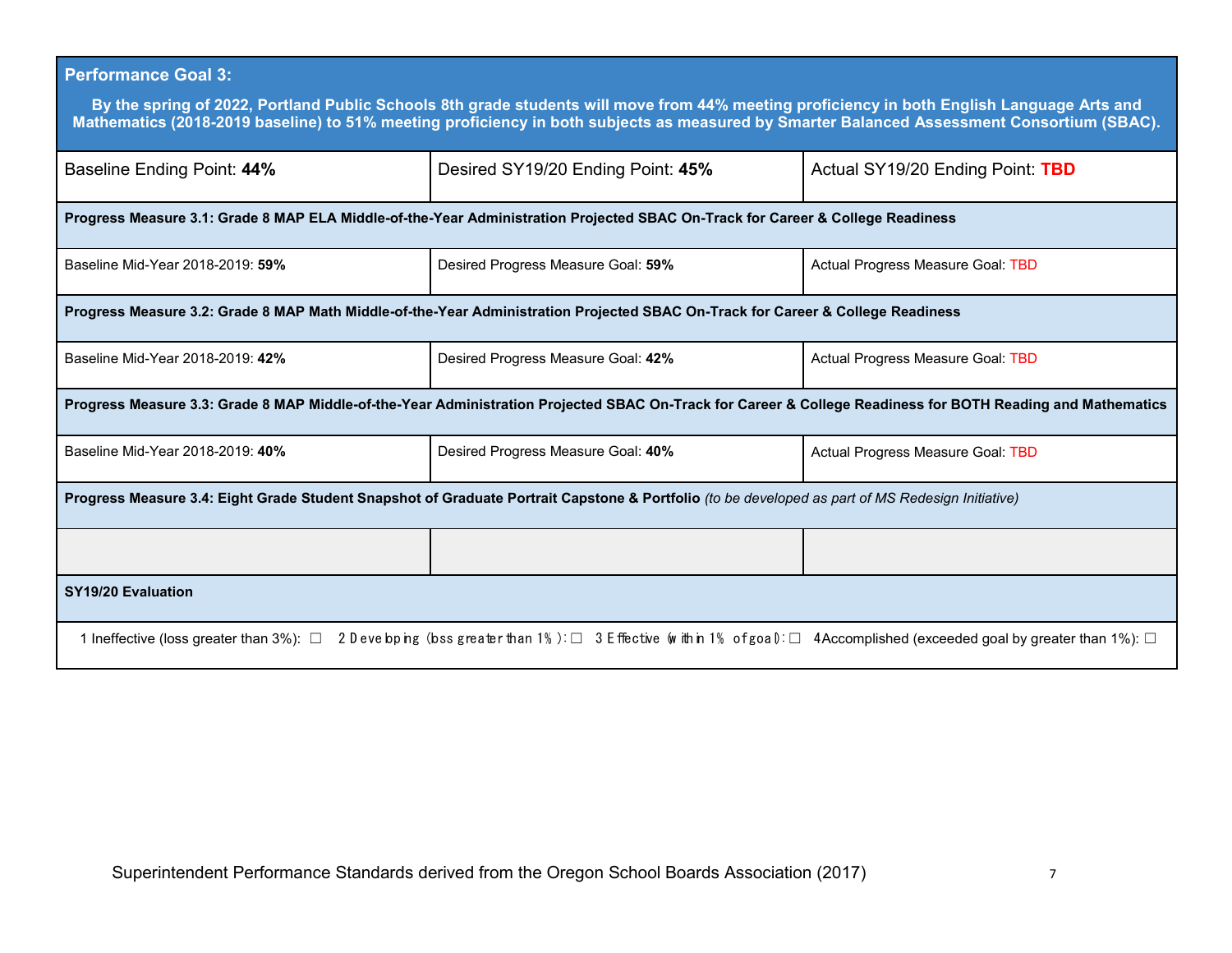| <b>Performance Goal 4:</b>                                                                                                                                                                                                         |                                                                                                                                                          |                                                                                                                                |  |  |  |
|------------------------------------------------------------------------------------------------------------------------------------------------------------------------------------------------------------------------------------|----------------------------------------------------------------------------------------------------------------------------------------------------------|--------------------------------------------------------------------------------------------------------------------------------|--|--|--|
| By the spring of 2022, Portland Public Schools graduates, who are underserved students of color,<br>will move from 50.3% (current 2018-2019 baseline) to 56% successfully completing one or more of the post-secondary indicators. |                                                                                                                                                          |                                                                                                                                |  |  |  |
| Baseline Ending Point: 50.3%                                                                                                                                                                                                       | Desired SY19/20 Ending Point: 51%                                                                                                                        | Actual SY19/20 Ending Point: TBD                                                                                               |  |  |  |
|                                                                                                                                                                                                                                    | Progress Measure 4.1: On-track to complete 3 or more Advanced Placement courses with a "C" or above. (In development)                                    |                                                                                                                                |  |  |  |
| <b>Baseline</b><br><b>Ending Point:</b>                                                                                                                                                                                            | Desired SY19/20<br><b>Ending Point: TBD</b>                                                                                                              | Actual SY19/20<br><b>Ending Point: TBD</b>                                                                                     |  |  |  |
|                                                                                                                                                                                                                                    | Progress Measure 4.2: On-track to complete 3 or more International Baccalaureate courses with a "C" or above. (In development)                           |                                                                                                                                |  |  |  |
| <b>Baseline</b><br><b>Ending Point:</b>                                                                                                                                                                                            | Desired SY19/20<br><b>Ending Point: TBD</b>                                                                                                              | Actual SY19/20<br><b>Ending Point: TBD</b>                                                                                     |  |  |  |
| Progress Measure 4.3: On-track to complete 3 or more Dual Credit courses with a "C" or above. (In development)                                                                                                                     |                                                                                                                                                          |                                                                                                                                |  |  |  |
| <b>Baseline</b><br><b>Ending Point:</b>                                                                                                                                                                                            | Desired SY19/20<br>Ending Point: TBD                                                                                                                     | Actual SY19/20<br>Ending Point: TBD                                                                                            |  |  |  |
|                                                                                                                                                                                                                                    | Progress Measure 4.4: On-track to complete a Career and Technology Pathway (2 or more courses in the same pathway) with a "C" or above. (In development) |                                                                                                                                |  |  |  |
| <b>Baseline</b><br><b>Ending Point:</b>                                                                                                                                                                                            | Desired SY19/20<br>Ending Point: TBD                                                                                                                     | Actual SY19/20<br>Ending Point: TBD                                                                                            |  |  |  |
| Progress Measure 4.5: On-track to achieve the Seal of Biliteracy. (In development)                                                                                                                                                 |                                                                                                                                                          |                                                                                                                                |  |  |  |
| <b>Baseline</b><br><b>Ending Point:</b>                                                                                                                                                                                            | Desired SY19/20<br><b>Ending Point: TBD</b>                                                                                                              | Actual SY19/20<br><b>Ending Point: TBD</b>                                                                                     |  |  |  |
| Progress Measure 4.6: On-track to meet one or more of the Post-Secondary Readiness Indicators. (In development)                                                                                                                    |                                                                                                                                                          |                                                                                                                                |  |  |  |
| <b>Baseline</b><br><b>Ending Point:</b>                                                                                                                                                                                            | Desired SY19/20<br><b>Ending Point: TBD</b>                                                                                                              | Actual SY19/20<br><b>Ending Point: TBD</b>                                                                                     |  |  |  |
| <b>SY19/20 Evaluation</b>                                                                                                                                                                                                          |                                                                                                                                                          |                                                                                                                                |  |  |  |
| 1 Ineffective (loss greater than 3%): □                                                                                                                                                                                            |                                                                                                                                                          | 2 Deve bping (bss greater than 1%): □ 3 E ffective (within 1% of goal): □ 4 Accomplished (exceeded goal by greater than 1%): □ |  |  |  |